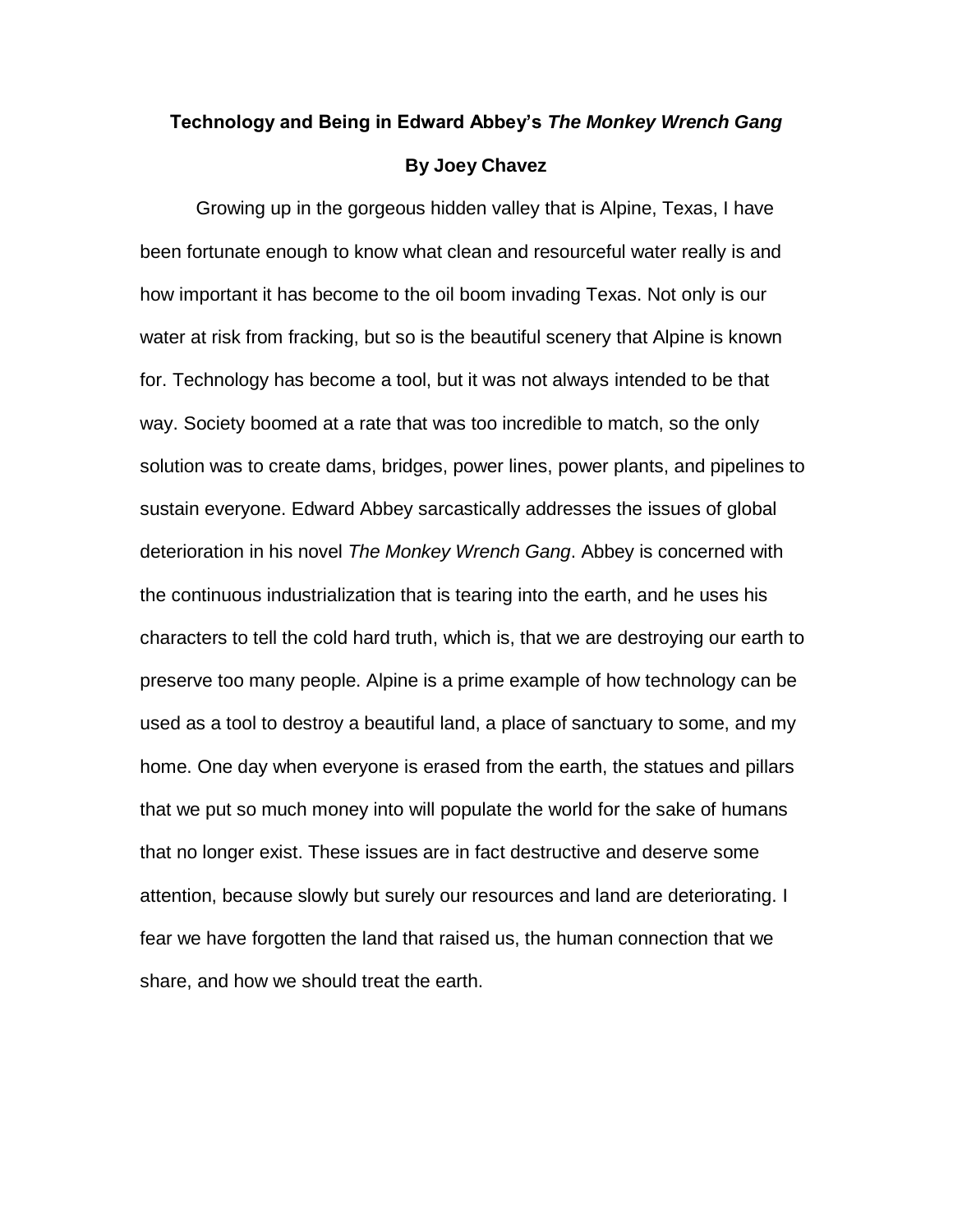

The Trans-Pecos Pipeline is designed to run through the northeast side of town, and that land was sold to a private corporation. With that said, this makes it almost impossible for people concerned with pollution in the air, the contamination of the water, and the infestation of the big work trucks plowing through the small town to make any difference at all. In one of

his many rants, Dr. Sarvis, a character in the novel, states: "The plastic dome follows the plague of runaway industrialism, prefigures technological tyranny and reveals the true quality of our lives" (Abbey 80). The truth is dams and oilrigs are worshipped as gods these days, due to the fortune they are essentially spitting out, but they are never considered evil or worthless. Essentially, they are considered the true quality of our lives.

First, I would like to talk about how technology is creating a global dependence over the population. Today, the world cannot function without the use of technology. While science is skyrocketing at an unprecedented speed, our minds are slowly deteriorating. The irony in technology and humans lies within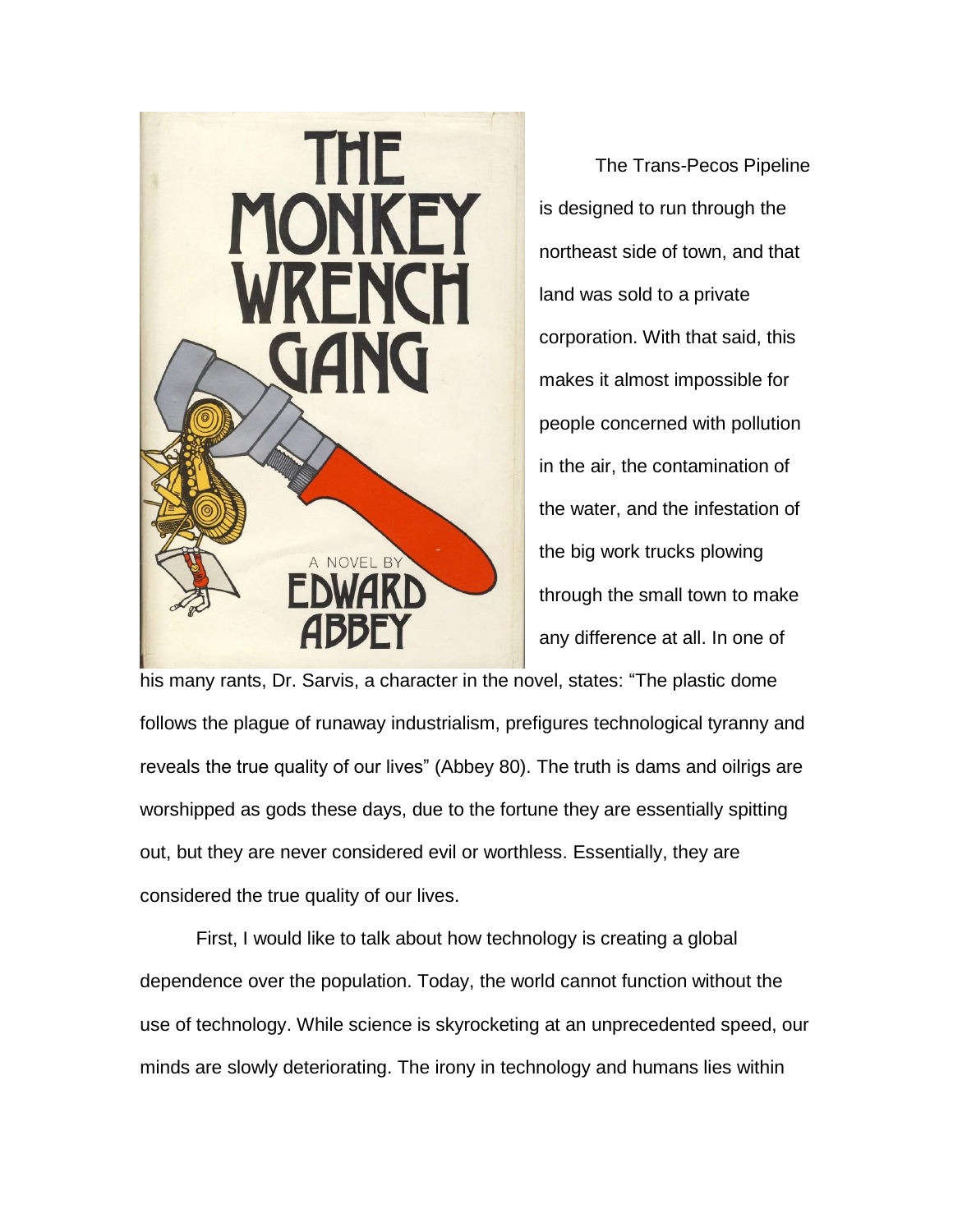the creators and the users. The creators of newer technology are using new and improved hypotheses to create more attractive products, while the users are becoming more and more zombified by the screen they are drooling over. This idea is simple, but effective, especially for the producers. The law of the land is supply and demand, so other organizations almost have to give in to the status quo just so they can compete.

Although smartphones and laptops are not plunging into the earth, they and other technological devices are creating a global dependence that eventually could lead to a worldwide shutdown. A power plant can be used to power entire regions with electricity, while a bridge can reduce a day's trip down to a couple of hours. How can both of these man-made structures be so harmful to the earth or the people living there?

The answer is the dependence it puts on the people within that region. Before the bridges and dams, even before electricity, people found a way to get things done. They found a way to understand the situation they were facing and the solution that was needed. Now, since things are easier, we tend to avoid the hardest way of doing things, thus making us that much lazier. Dependence destroys our individual thinking. Before we relied so heavily on computers, we counted on the land that raised us. Mother Nature's beauty cannot be captured via technology; it was made for our five senses to embrace.

Abbey compares the world and the government corruption to the chaotic giant squid, the Kraken, to showcase how enormous the situation is and how the destruction is not coming from just one place: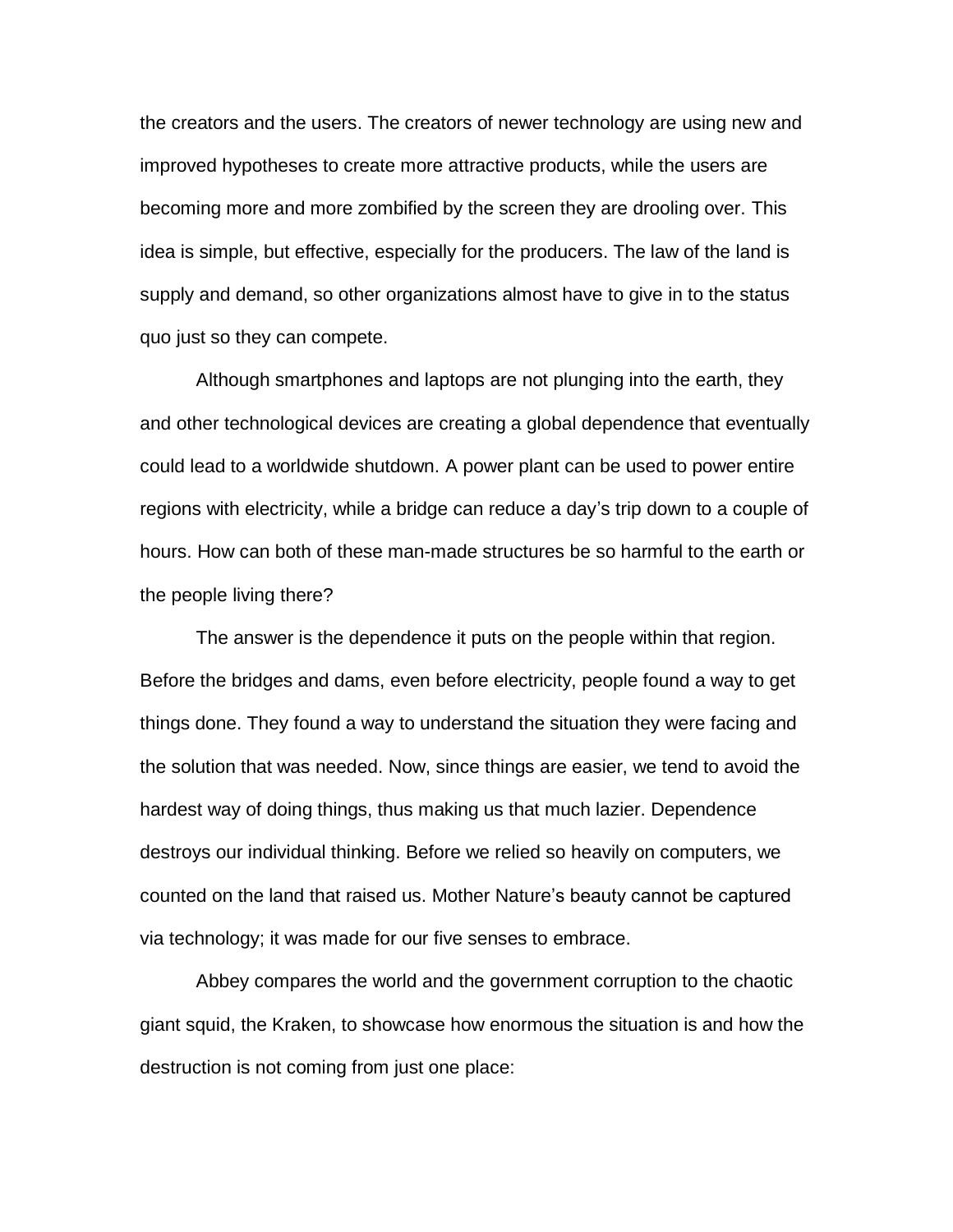the whole conglomerated cartel spread out upon half the planet Earth like a global kraken, pantentacled, wall-eyed and parrot-beaked, its brain a bank of computer data centers, its blood the flow of money, its heart a radioactive dynamo, its language the technetronic monologue of number imprinted on magnetic tape. (Abbey 152)

The blood resembles the flow of money, which highlights the irony of blood money. When various governments around the world occupy a situation, people tend to lose hope. They tend to just turn a blind eye and ignore the bigger picture, because they probably will not live to see the day it gets destroyed. What Abbey speaks is the truth: technology has come to us like a thief in the night and stolen all of our insight and individual thinking. It has changed the human perception of beauty.

Unfortunately, this is just the beginning of the Digital Wasteland.

Technology is the digital superior ruling over us in this wasteland of technologyhungry beings. It is easy to say that, of course, without technology all we would have is each other, thus forcing us to interact, but that is not the case. The fact is with more and more attractions being built the destruction of the earth is dramatically overlooked. These facilities are being built to suit individual needs and wants, when we should actually be spending time with one another rather than idolizing false gods who can never acknowledge us.

Is it not insane to think that we put so much of our humanity into these structures just to prove to someone later on that we as a species were worth something? These structures will be on the earth way past our time with no one to benefit. How can we ignore the fact that we are destroying our very own world for the temporary happiness of humans who probably will not even notice the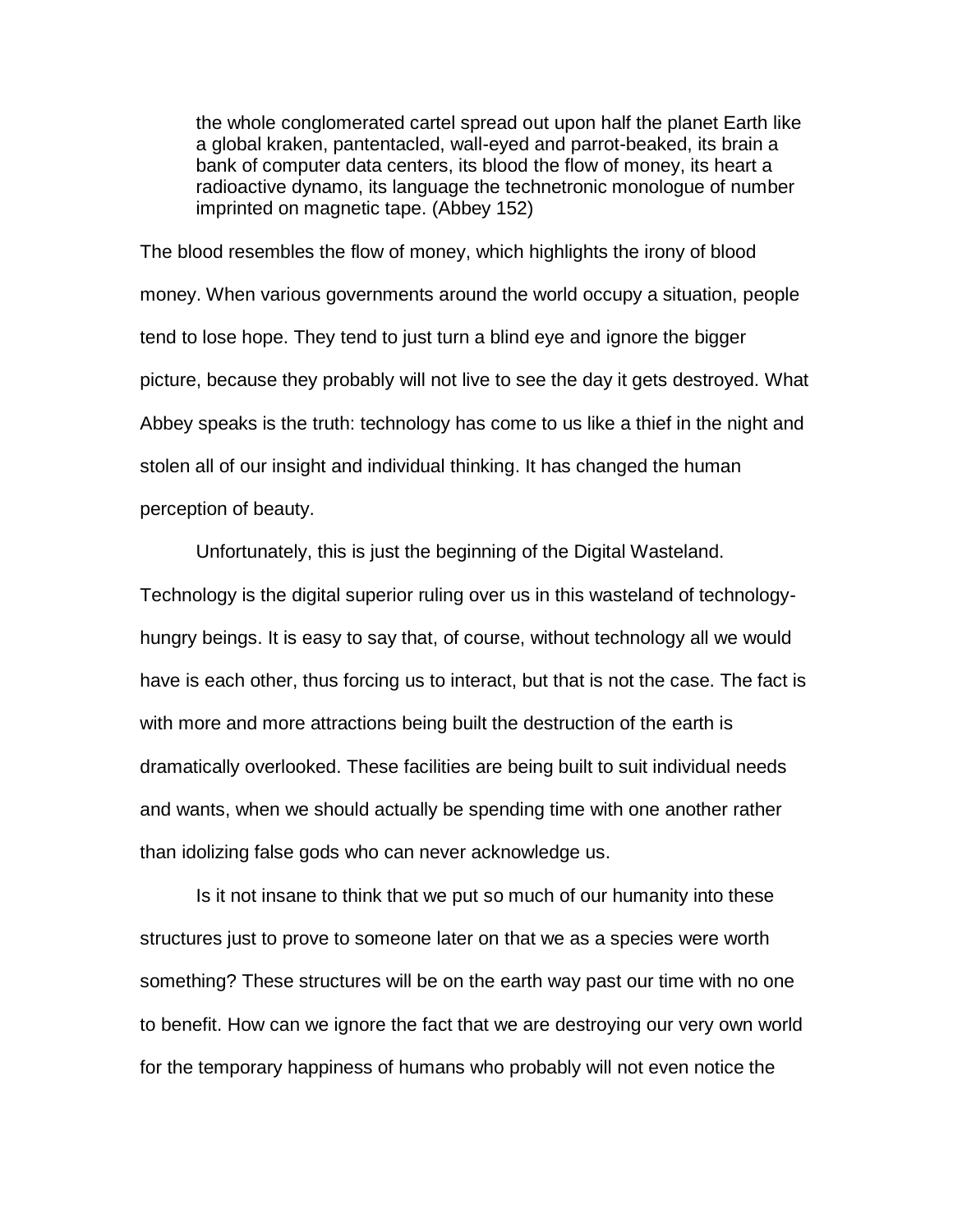land and how beautiful it used to be? Marc Reisner, author of *Cadillac Desert,*  writes about the corruption and deception behind the water crisis of the West. In regards to the building of dams, "It was regarded, as 'a grandiose project of no more usefulness than the pyramids of Egypt.' To Roosevelt, that remark was as good a reason as any to build it. And it was built on a foundation of deception" (Reisner 156). The ever-lasting competition between governments to outrank everyone else obsessed the political leaders. This idea that we have to do the best, because someone could end up doing better, manipulated so many people into building more and more.

Technology has become this tool that is perceived as evil, but the truth is the only evil within technology is the evil we put into it. For example, if a producer makes a new product solely to put another person out of business, then he is in fact using his knowledge and technology to cast someone out. Technology has a way of sneaking into our lives, and the most common way is social media. In a small barbershop, where most people used to go just to talk, no one speaks anymore; instead they are all glued to their smartphones. Or, whenever classmates meet for the first time via college, instead of actually speaking, they look each other up on social media first, as if past posts will present who they are. There is no more human connection. Abbey describes very beautifully how his characters notice one another, and through the story they become as close as family.

Hayduke, a foul, authentic, brute of a man, explains how he sees the world. Although he attacks the Indians, he compares them to the "white folk" as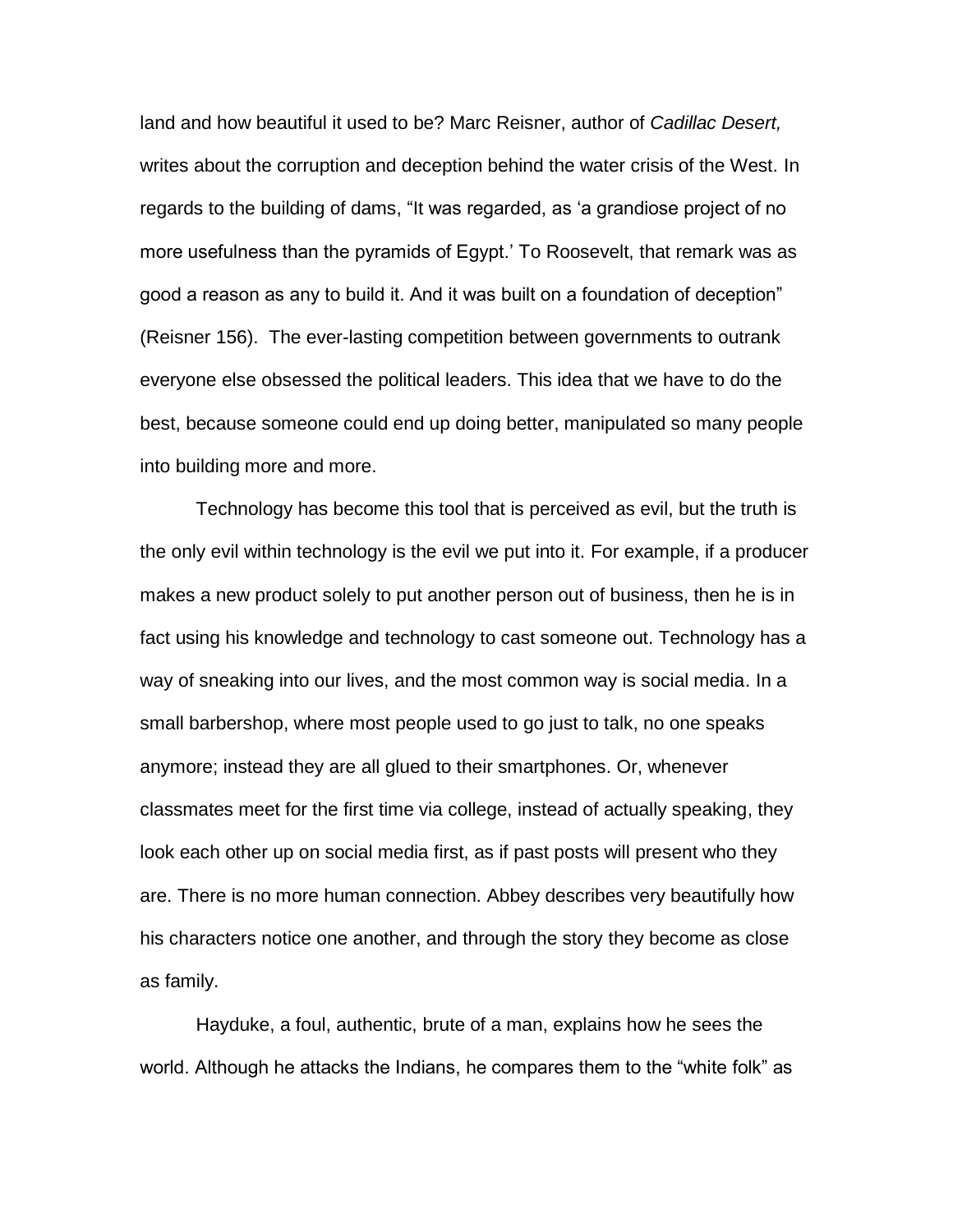well. Since he is white he allows us to see that even though there is so much separation between the two races, humans are still humans: "The real trouble is that the Indians are just as stupid and greedy and cowardly and dull as us white folks" (Abbey 31). Abbey emphasizes these controversial ideas throughout his novel to showcase the fact that back in the day, people did not have to hide behind a screen to criticize someone; if someone had something to say, he said it. Technology has stripped courage from us and replaced it with cowardice.

Abbey's novel captures the true essence of human behavior in the setting of what you could call home territory. The four main characters team up together because they share the same goal and end up creating a bond that lasts forever. Most of the bond is created by the setting and situations they find themselves in, but it goes without saying that nature and experience ultimately ties them all together. At moments in the novel, the characters cannot help but adore the nature around them simply because they all share the same love for it. "They savored the moment. The intrinsic virtues of free and worthy enterprise" (Abbey 50). After all, they are working together to destroy the false gods, and they are savoring each one of their victories.

Abbey does a great job of creating a visual book that captures the beauty of the Four Corners region. His literature captures the scenery, and his sarcasm captures the stupidity and manipulation that goes on in America even today. He also points out the architecture that has invaded his land, like aliens invade a planet when they are scavenging for resources. "Must be a hundred ten in the shade down there…Hell of a place to lose a cow. Hell of a place to lose your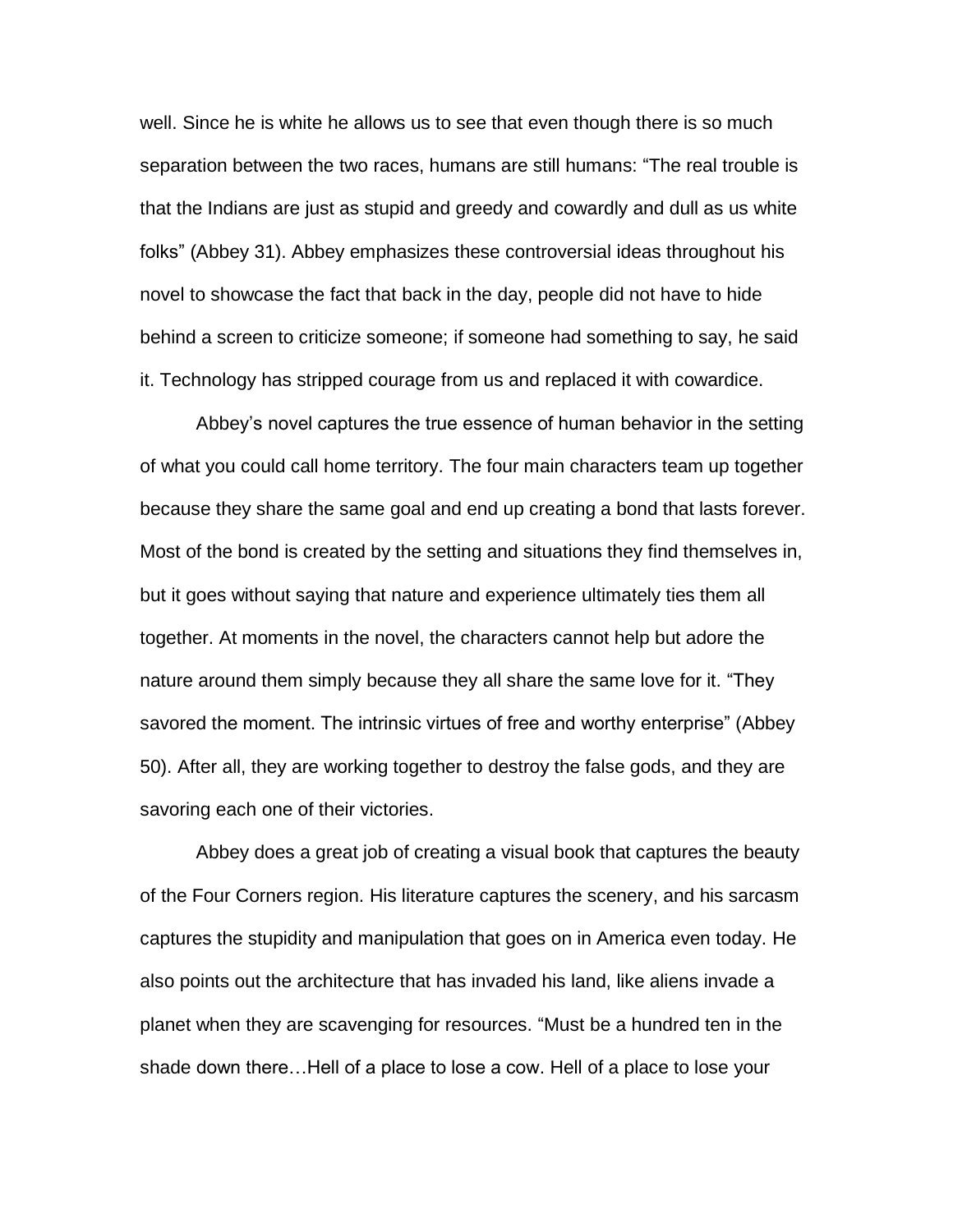heart. Hell of a place, thought Seldom Seen, to lose. Period" (Abbey 262). The picture Abbey paints for us, describes an incredibly hot and scenic area --one that seems mystical and fantastical. How ironic that a single setting such as this appears to be extraordinary, but in reality the weather and nature are everlastingly beautiful; we just never take the time to notice. Perhaps it is the oversized machinery or the skyscraping power plants diffusing the air with gasses that block our view of what could have been an incredibly wondrous sight.

The bitter irony behind the entire story is that these characters are not criminals--at least they do not see themselves that way--but rather they are heroes committing crimes to preserve their land. Once again, the true evil does not lie within the buildings and the dams but within the people orchestrating the destruction. "Doc agreed. 'We're not dealing with human beings. We're up against the megamachine. A megalomaniacal megamachine'" (Abbey 149). Everyone is told, "This is going to be for the greater good," but what actually is the greater good? Is it the fact that a dam will grant thousands of people accessible water, or is it the fact that eventually we will run out of water, but in the meantime this will make me some money? The boss can easily manipulate a worker by offering him a job that will surely support him and his family. How can someone deny that offer? So, with a blind-eye the worker happily takes the job without knowing the long-term effects. He might think about it once or twice, but he is going to keep working so that his family never goes hungry or thirsty.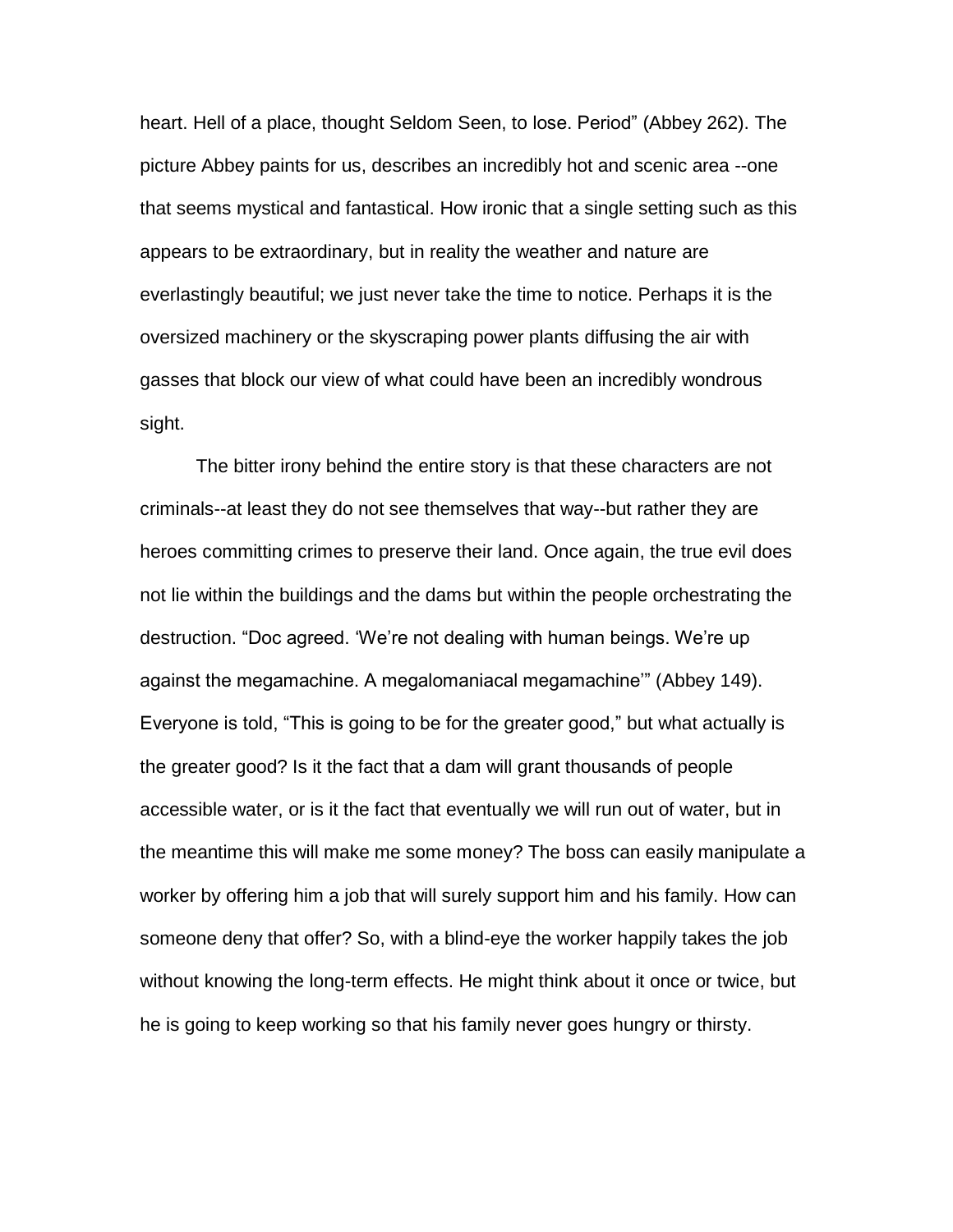This idea is horrid. Being a part of something that you do not want to be a part of is called by Martin Heidegger a "standing reserve" in his essay, "The Question Concerning Technology": "The word expresses something more, and, essential, than mere 'stock.' The word 'standing-reserve' assumes the rank of an inclusive rubric." This shows how some people do not particularly want to be involved; yet they are essentially, on a smaller scale. "The forester…is ordered by the industry that produces commercial woods, whether he knows it or not" (Heidegger 322-23).



I am a perfect example of a standing-reserve to technology. So, in a sense I am basically a hypocrite, right? I guess that is true, but that does not change my knowledge of what is happening to our beloved earth. Some people cannot even fathom the idea of the earth decaying to the point of no return. Wars are waged over the oil in the ground just so that governments can monitor the use of it and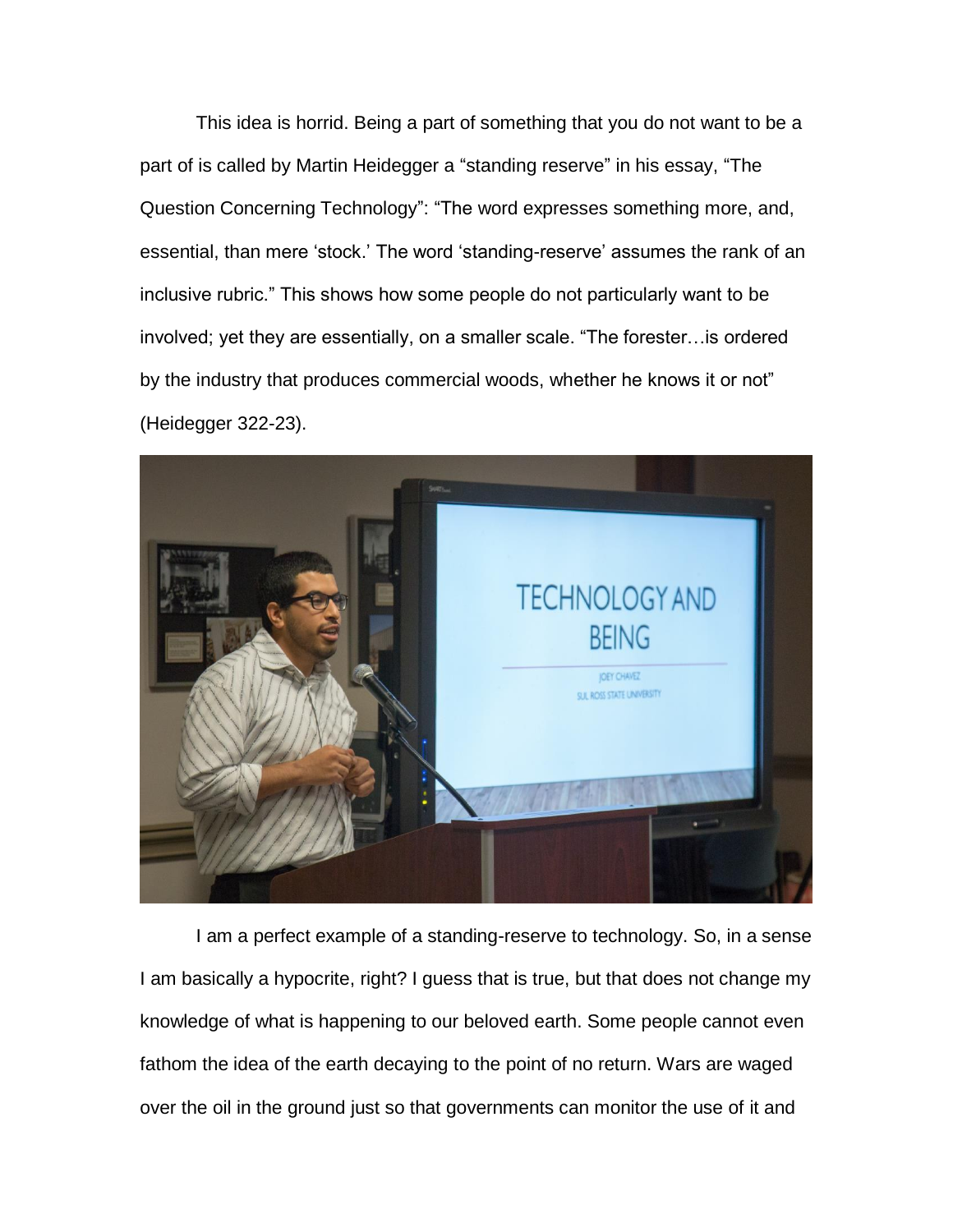essentially control it like an older sibling with the television remote. Here is a newsflash: one day there is not going to be any more oil, and the earth is going to look like one huge crater field without any water. If you thought the wars waged over oil were bad enough now, just wait until only a certain number of countries have oil left.

Heidegger says that technology is human, but that "the essence of technology, as a destining of revealing, is the danger" (33). When he mentions danger, he is referring to the corruption within humanity, and the revealing is reference to an idea revealed to the world from a single perspective. Once the audience gets ahold of the new idea, newer ideas emerge. Since technology is really a part of all of us, and we all use it to communicate with one another, then how can there be any evil behind it? What is the corruption? Simple, it is the everlasting competition that we are born with. Whenever a great product comes out on the market, it sells, so it only makes sense to make something matching it or surpassing it in order to compete. This is where the true evil lies. It lies within our ideas to surpass one another instead of trying to help one another.

Man's belongingness suggests causality which ultimately results in dire creation of something valuable that is able to represent him as a person when he is gone. "Thus where enframing reigns, there is danger in the highest sense," writes Heidegger (33). The quest for money and fame is the path many of us take in order to achieve what we believe is right, but in most cases that is not the solution. Perhaps the solution is seeking out a product to help improve the